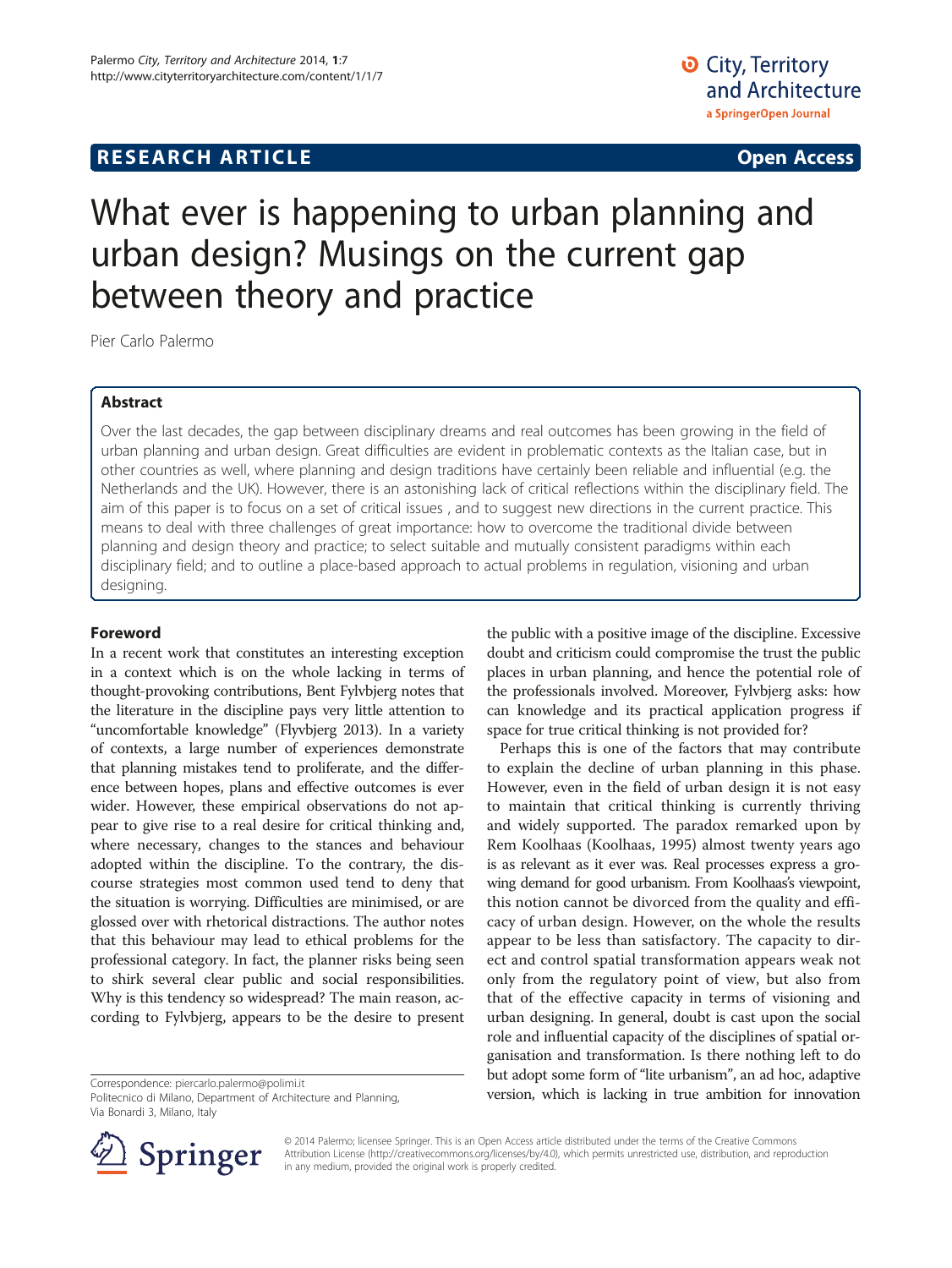(Koolhaas [1995](#page-7-0))? It is difficult to find an answer by way of theoretical reflection, which remains abstract and often elusive.

Indeed, urban design continues to oscillate between tendencies that are blatantly eclectic and those that are excessively conformist (Krieger and Saunders [2009](#page-7-0); Banerjee and Luokaitou-Sideris [2011](#page-7-0)). On one hand, the discipline appears to be willing to accept the growing polysemy of possible references. These may vary from Premodern nostalgia (as in Sitte [1889](#page-8-0), and also Unwin [1909\)](#page-8-0), up to the most ephemeral and arbitrary expressions of Postmodern culture (Ponzini and Nastasi [2011](#page-8-0)). Between these extremes, there is no shortage of stillborn attempts to relaunch the innovative and emancipatory objectives of the Modern project. As is well-known, the most significant tendencies in the United States emerged from Harvard, and later from the University of Pennsylvania between 1950 and 1960 (Mumford [2009,](#page-7-0) Birch [2011](#page-7-0)). Contemporary strands, with some similarities, may be found in Europe, in the themes of the townscape (Cullen [1961](#page-7-0)), urban morphological studies (Quaroni [1967,](#page-8-0) Aymonino [1975,](#page-7-0) Huet [1984,](#page-7-0) Panerai et al. [1999\)](#page-8-0) and the "urban project" (in particular in France and Spain from the 1980's onwards: Portas [1998](#page-8-0)). On the whole, with regard to this eclectic variety, the culture of the discipline does not seem to express a single coherent position, or even clear alternative stances, for that matter. Which evaluations and strands should be privileged? Or should we conclude that "everything goes", following a rationale of pure convenience?

In truth, some academic and professional groups propose a peculiar representation of the issue, identifying a few, well-defined models that practitioners should conform to. This is the case of New Urbanism (Duany and Plater-Zyberg [1991](#page-7-0); Katz [1994;](#page-7-0) Dutton [2000\)](#page-7-0), which in the last twenty years has attempted to offer a new manifesto of ideas to the theories and practices of urban transformation. In reality, the crucial field of experience has always been considerably limited, more often than not to invention in suburban areas whose inhabitants are relatively homogeneous in social terms, being of the middle-upper classes. The idea of the urban condition is closely connected with environments and life experiences that are rather traditional, even though this is a period of great change (Soja [2000](#page-8-0)). Hence, the capacity to face the real problems of the informal city, urban sprawl and the megacity, in other words, those emerging forms of settlement that today raise the greatest number of problems, has been backgrounded. Worthy of note is the more recent activism of some groups that have sprung up around the themes of placemaking (such as PPS, Project for Public Spaces, and RUDI, Resource for Urban Design Information). These express orientations bearing considerable similarity to the ideology of New

Urbanism. "Place-making has the potential to be one of the most transformative ideas of this century" (Project for Public Spaces PPS [2008\)](#page-8-0). In reality, these are mostly forms of intervention that are local in terms of destination and interest, and often regard solely the design of public spaces, in relatively homogeneous contexts. One of the particular characteristics should be the emphasis on local knowledge, that is, recognising the possibility of involving the inhabitants themselves as expert informants, so as to decide upon the destiny of areas undergoing transformation, and even some technical solutions, in a participatory manner (Madden [2011](#page-7-0)). Unfortunately, this hypothesis appears simplistic when considering the critical conditions of contemporary urban areas. Some limitations may be seen also in another movement that has emerged in recent decades, that of landscape urbanism (Mostafavi and Najle [2003](#page-7-0); Waldheim [2006\)](#page-8-0).

There is little doubt that some current forms of complex settlement, such as the megacity described by Graham Shane, include a heterogeneous variety of components, and in particular, strips of territory with associated environmental and landscape characteristics (Shane [2011](#page-8-0)). The issue of "stitching and binding" heterogeneous materials becomes a crucial need. Yet the landscape urbanism approach risks appearing simply too specialised with regards to the necessary integration with other emerging issues of analysis and planning. The risk is that of yet again deeming the notion of landscape to be that of settlement contexts with low levels of anthropisation, rather than envisaging a more radical notion of urban landscape, as a tapestry of shapes, meanings and experiences of urban life (Maciocco [2008](#page-7-0)). This is the notion that any paradigm of urban design, urbanism or urban planning must come to terms with today.

At the same time, however, the culture of urban planning continues to display certain patterns of involution. The ambitions declared on its foundation at the start of modernity, often realised in unsustainable ways, even in the second half of the 1900's (Boyer [1983](#page-7-0)) were followed by appeasing visions lacking a solid basis and real effectiveness, such as the strand of "collaborative planning" which saw its heyday in the 1990's (Healey [1997\)](#page-7-0), as well as some purely intellectual reveries involving unjustifiable and inconsequential themes and visions (Gunder and Hillier [2009\)](#page-7-0). In many cases, the real effect was that of abandoning reforming aspirations in favour of the adaptive spirit of Postmodernity, that sort of "adaptive realism" of which Koolhaas himself became the exemplary figurehead (Koolhaas [2000\)](#page-7-0). I have dedicated two books to these themes in recent years (Palermo and Ponzini [2010,](#page-7-0) 2014 forthcoming). What ever is happening to the culture of planning and design in this period, and what can be foreseen for the forthcoming decades?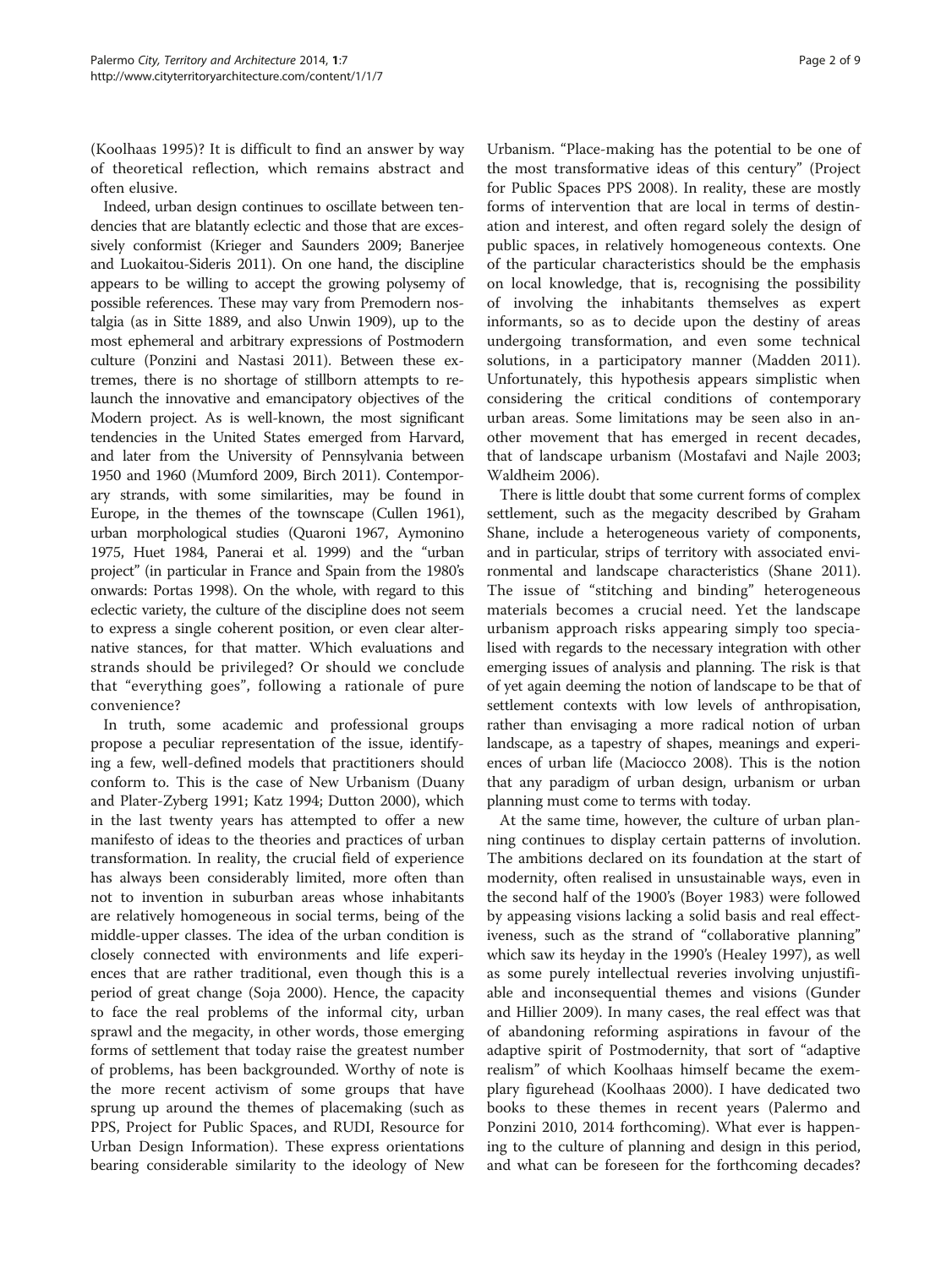Faced with the rising tide of rhetorical communication, it may be useful to seek inspiration in some cases worthy of interest.

## Failures and good practice

The global crisis that has been blighting the world's economy for some time has taken a serious toll on processes of urban transformation. In this scenario, where gaping stretches of emptiness and unfinished projects proliferate, the very fact that an operation reaches its completion may be considered a success. In this way, however, we risk not understanding that at the basis of many failures there lie also endogenous factors, that depend on the culture of the discipline and some concrete stances in terms of institutional and professional practices. The recent experiences of urban development in Milan offer a complete array of possible critical points (I will make brief reference to the destiny of some large projects still under way: Bricocoli and Savoldi [2010](#page-7-0); Arcidiacono and Pogliani [2011](#page-7-0)). The case of Santa Giulia has been a ruinous disaster. This is an area (c. 1,200,000 m2) on the outskirts of the city that, while abandoned, is in a strategic position due to its connection with several important infrastructure networks. In light of this, an ambitious and complex project of spatial development was drawn up, which included a vast park, the placement of innovative tertiary sector businesses and several types of residential complex, one of which was in the luxury category (designed by Norman Foster), and another was a public, but high quality, housing project. To date, only a few fragments of this master plan have become reality, and the forecast is all but good: what is certain is that substantial parts of the approved project cannot be realised; the immediate problem is how to guarantee acceptable temporary solutions to the businesses and inhabitants who are already in situ. The main causes are an underestimation of the problems linked to: environmental pollution – the area featured a number of industrial plants in the past – the bonification costs of which turned out to be far higher than originally thought; the lack of demand, in this phase there is a clear excess in supply in Milan, and this has led to saturation in several segments of the market. Also to be taken into account is the unsustainable competition from other large urban transformation projects being undertaken, such as City Life (to which brief reference will be made shortly), which, in order to survive, attempted to woo several large tertiary firms that were originally ear-marked for the periphery area of S. Giulia. In short, this was a clamorous planning disaster, to which the contribution of urban planning was totally incidental.

The City Life project regards the urban transformation of the old headquarters of the Milan Fair (roughly 400,000 m2), which has by now become inadequate with

respect to the new functional requirements. The central nature of the area gave it immense strategic potential. The initial program involved conglomerations rich in tertiary and residential components, to be distributed in a new green park that was to cover about half of the available surface area. The well-known brand of the project consisted of three towers designed by Isozaki, Hadid and Libeskind, each of whom was asked also to plan a specific block of residential units. The project is currently under way, yet has been hampered by several delays and reductions, which in future could become even greater. The limitations were however clear from the beginning. The city of Milan, under the guidance of Mayor Moratti, did not choose the best project among those that participated in the architecture tender, but rather that which guaranteed the greatest financial support, which was in turn necessary for the realisation of the new Urban Fair in the outer area of Rho-Pero. Famous architects designed projects that were generally atopical, i.e. without any relation to the historical, morphological and cultural context (this observation holds true not only for the towers, but also the residential units). The urban park took on a fragmentary and piecemeal character with respect to the placing of the new constructions, and several of its parts risked being inaccessible as they were enclosed within new, high walls. The spatial layout, the distribution and the characteristics of the results of the building activity demonstrated the insufficient nature of the connectivity and porosity of the new enclave with respect to the urban context. Finally, the lack of rail-based transport was seriously underestimated. This should now be compensated for by a new metro line, to be realised with public funding. This case is not such a serious failure as that of S. Giulia, nevertheless, it is difficult to deny that a great strategic opportunity has by and large been lost.

In the meantime, the development project in the Garibaldi-Repubblica area is reaching completion. This is another vast central area (roughly 500,000 m2), with excellent rail and metro links. Also in this case a huge urban park (150,000 m2) is planned; its realisation will constitute the last phase of the project. Today one may observe a dense cluster of towers and new buildings, almost all designed by architects of worldwide renown, which are mostly yet to be used. Amongst the most striking points are: the extremely high settlement density; the dearth of a single ground plan; the atopical character of the single architectural elements, which are thrown together in an almost haphazard fashion; the foreignness of the emerging forms with respect to the urban history and context, the indifference shown towards the direct or unexpected consequences that such large-scale intervention (clearly Gargantuan with respect to the context) wreaks on the entire urban organisation.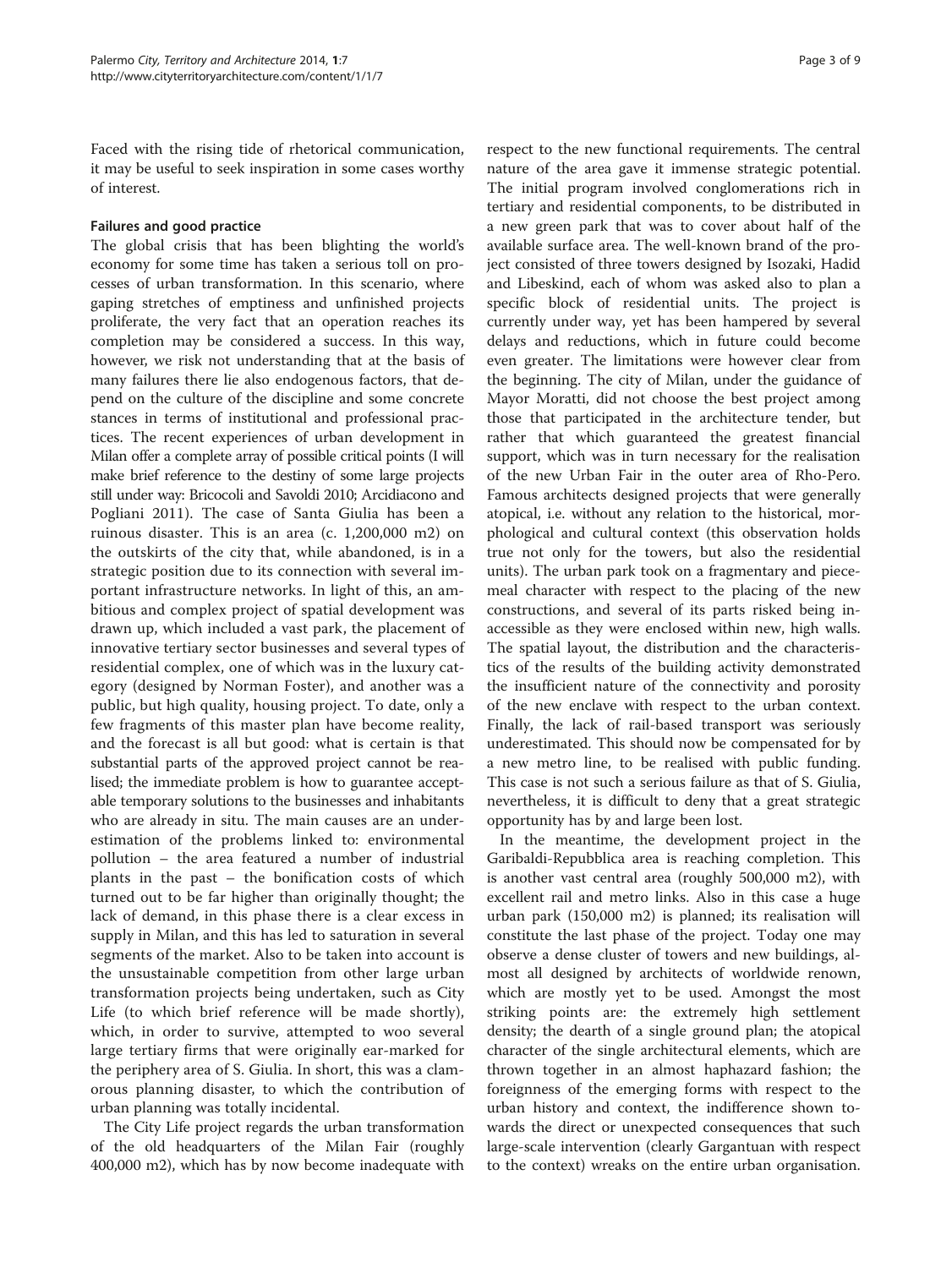This last point is due to the fact that it creates a strong pole of attraction in the centre of the city and the substantial investment will contribute to the saturation of some segments of the urban, residential and tertiary markets. Therefore, also in this case there are negative consequences to be feared, notwithstanding the fact that there is some indication of success.

How have we reached this point? Certainly the role played by urban planning has been of little importance, both in terms of the capacity to regulate and to orientate. The fundamental choices have regarded the concession of building rights, which are always exaggerated, following a rational of mere building development. The territorial framework is not be considered as a strategic variable; we need go no further than to mention the constant underestimation of infrastructural problems. In most cases, the intervention has been legitimised by way of ad hoc variations of obsolete planning tools. The role of urban design has been essentially decorative, as has the involvement of designers of worldwide renown, which should have guaranteed added value to the building product. In reality, no real attempt whatsoever has been made to examine the links between rules and shapes in greater depth; likewise there has been no attempt to conceive a true spatial framework, to escape from the rationale of the "collage city" (Rowe and Koetter [1978\)](#page-8-0). A lack of capacity to conceive and manage the great urban project as a complex program has been displayed. One which requires guidance and public learning, but also interaction and partnership between the multiple players in the middle time frame, with the possibility for evolutionary developments, which may help to perfect the project in the course of time, without ruining it. Are these limitations specific to the Italian case? The answer is: partly yes. Unfortunately, my country has for some time been governed badly, and not only in this sector. In other nations it is not difficult to identify cases which are of notable interest, that appear to have been able to overcome these difficulties. Several examples come to mind: the port area in Hamburg (the Hafen City project studied by Bricocoli and Savoldi [2013\)](#page-7-0); the Poblenou case in Barcelona; and the transformation of Paris Rive Gauche, the area surrounding the National Library (studied by Davide Ponzini, in Palermo and Ponzini [2014\)](#page-8-0). If we were to conduct an in-depth analysis of these and other similar cases, we would observe not only choices at the antithesis of the mistakes made in Milan, we could also derive interesting considerations with regard to certain more radical nodes, which concern the sense and interpretation of the very disciplines of spatial organisation and transformation.

#### Bridging the gap between practice and theory

Why are such cases as the above seen to be relatively successful? The first observation to make is that it is not

possible to highlight a sole explicative factor. The results are the emerging effect of a plethora of conditions, requirements and processes, in line with the idea of the "project as an investigation" (Lanzara [1993\)](#page-7-0), i.e. that collective creation that takes shape through networks of social interaction and learning. It is clear that the cultural matrix is pragmatic. This reference framework does not imply however a merely adaptive stance, such as Koolhaas's above-mentioned "realistic" approach. The capacity to innovate is generally linked to the open confrontation between bearers of different intentions, that critically compare and contrast the conditions of the context and the necessity to find a shared synthesis, thanks to the "intelligence of democracy", as Charles Lindblom would put it (Lindblom [1965\)](#page-7-0). Positive results hence hinge upon the interplay between multiple resources and potentialities: public leadership and the possibility to form partnerships with emerging social and economic forces; a policy tools approach as the public sector capacity to choose and combine the most suitable methods of intervention amongst those possible within the specific context; use of the traditional tools of planning and policy making which is proactive, yet ever democratic (i.e. transparent, responsible and legitimate); the capacity to direct practices of urban design in relation to the framework of the territorial layout, to the characteristics of the morphologicalenvironmental context and to the experiences of the life to be hosted in the place; respect for some general requirements for place-making, that in general terms could include features of diversity, resilience, connectivity, and porosity, as well as respect for the human scale of architecture and attention paid to collateral effects. More specific indications clearly depend upon the context (Palermo and Ponzini [2014](#page-8-0)). These hypotheses are certainly not new – the point is that the theory of planning and that of design do not provide results which are always coherent with this vision inspired by fundamental points of good practice. To the contrary, what it prompts may even be controversial, if not deviant. We will presently consider some salient tendencies.

### Crucial issues in urban planning

The Italian case has for so long presented so many critical points that it risks being of little use as an example in this discussion. We will therefore consider two nations which are traditionally considered to be European planning paradises: the Netherlands and Great Britain. In the former, the 2008 reform had to take into account clear limitations and failures of a planning system based on rigorously rationalistic premises, which involved a complex hierarchy of spatial tools and an accurately predefined interdependence network (Needham [2007](#page-7-0)). In actual fact it has been necessary to state that plans of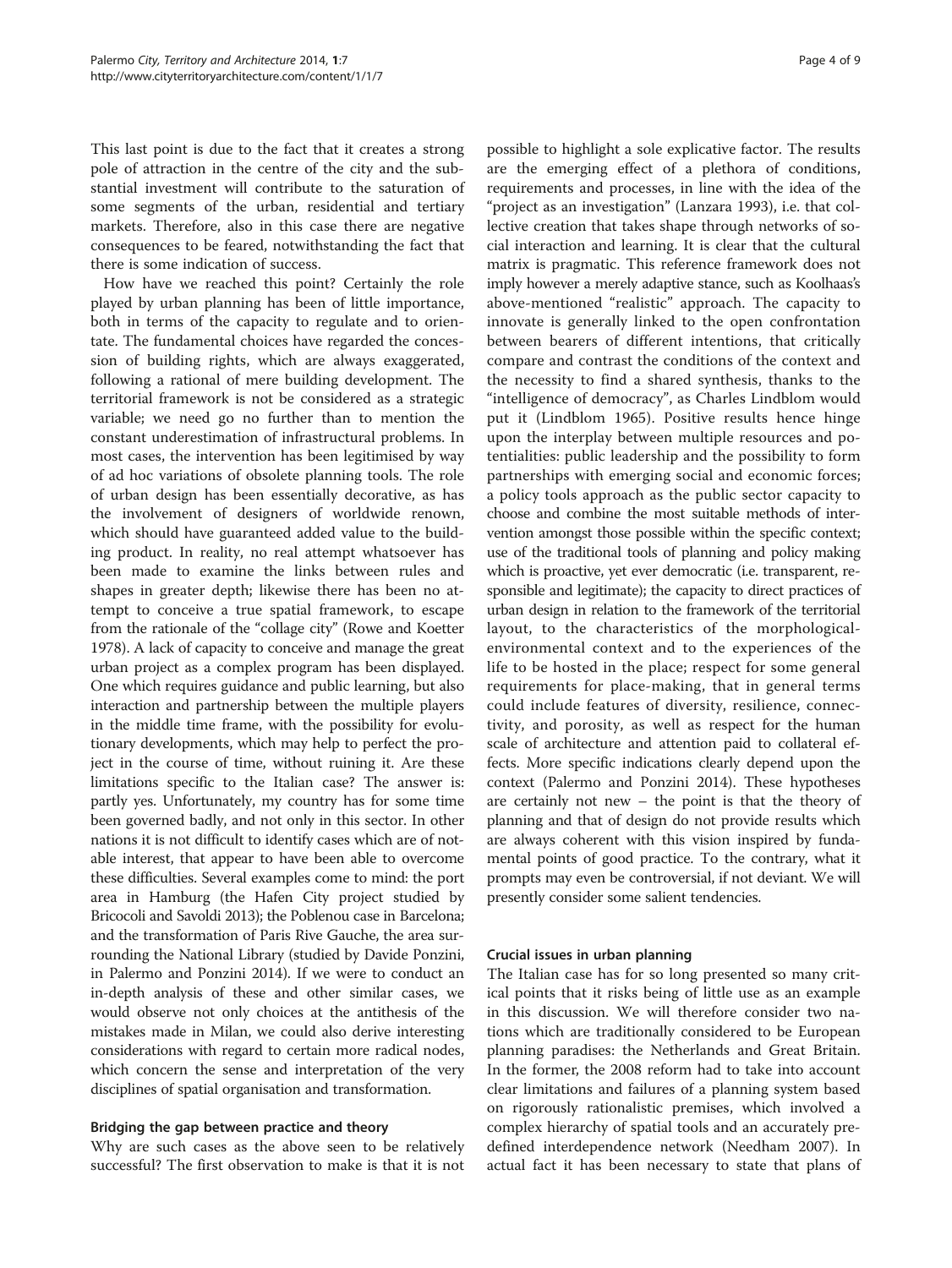land use quickly become obsolete, as they generally include norms that are too inflexible and excessively detailed (Buitelaar and Sorel [2010](#page-7-0)). In practice, forecasts and norms were largely unexpected and hence unable to effectively guide the urban development according to declared aims and programmes (Janssen-Janssen and Woltjer [2010\)](#page-7-0). The large scale plans carried out the main function of verifying conformity to the local choices, but not the proactive role of guide and supporter to the great development process, which would have been necessary in the current phase (ibidem). The solution proposed with the 2008 Planning Act confirmed however, a traditional basis. The land use plan will probably become even more prescriptive. The risk of obsolescence should be countered by the capacity to swiftly formalise alternatives, following the rationale of "continuous planning" (plan-process) that was proposed in Italy by Giovanni Astengo in the 1960's (Astengo [1966\)](#page-7-0). The large scale plans should be re-modelled according to examples of "strategic spatial planning", which apparently took on a critical function in the British planning system in the last ten or fifteen years (Healey [2007](#page-7-0)). In my opinion each of these hypotheses appears controversial and implausible. The vision of the whole is still substantially traditional. Along this road, there seems to be little hope that innovative, and eventually satisfactory, results may emerge.

The current developments in British planning would appear to display elements confirming this judgement. The two most recent reforms, in 2004 and 2010, within a short period of time, have revealed deep concern and controversial tendencies. Strategic spatial planning tools saw their greatest success with the 2004 reform, as a potential hinge for the vision of economic-territorial development processes supported by Tony Blair's Labour government (Healey [2010\)](#page-7-0). The rationale of the preceding "structure plans" appeared to be too compilatory with aims which were diagnostic and cognitive rather than strategic and projectoriented. Furthermore, it presupposed a main function of public guidance and management of processes, that turned out to be inappropriate in the enactment phase. A more proactive approach was deemed necessary, one which would be both strategic and would involve partnerships, one capable of mobilising and forming networks of a series of social and economic resources. Unfortunately, the difficulties of this endeavour were underestimated, and the planning sector limited itself to proposing edifying ideologies, such as the movement referred to as that of "collaborative planning" (Healey [1997, 2007](#page-7-0), [2010](#page-7-0)). It is hardly surprising that the outcomes of these experiences were disappointing. As a consequence, the new Conservative government led by David Cameron, did away with these presumed cornerstones of the planning system, also with the aim of re-launching the

conception of processes of territorial transformation with strong tendencies towards deregulation, which the Thatcher government had proposed in the 1980's. In this way, the problems were not resolved, as standpoint directly merely towards "localism" gives rise to other, well-known problems (Allmendinger and Haughton [2010\)](#page-7-0). However, the inconclusive nature of the strategic approach offered the policy makers valid reasons to enact a counter-reform with respect to the Labour model of governance. Today in the Netherlands do they want to go down the same road?

I have been convinced for some time that several critical points must be faced in a more radical fashion. The objections to the traditional system of land use are obvious, yet the collaborative strand cannot be considered an adequate alternative. It is ill-advised to planner's role to be that of a facilitator in a process: while this which may turn out to be meaningful on the scale of some territorial micro-practices (Susskind and Cruikshank [1987](#page-8-0); Forester [1989](#page-7-0), [2009\)](#page-7-0), it is less suitable, or more difficult to define with respect to large transformation processes. There is no real reason to believe that planners may play a key role in relation to the interests at hand: not in terms of the presumed cognitive foundation of their proposals, and even less their visionary capacity, i.e. the possibility to take on a substitute role in policy-making. The most plausible results would involve carrying out a methodological and procedural task that, as for every skill that merely concerns management, may be of value only as a complementary resource: if good sustaining ideas and real operative possibilities are amiss, the contribution cannot be anything more than marginal. Finally, crucial regulation dilemmas must not be underestimated. According to the culture of political liberalism, rule of law should be impersonal and decontextualised (Moroni [2007;](#page-7-0) Alexander et al. [2012\)](#page-7-0). In practice it is difficult to escape the problem of the laws and procedures being used at one's own discretion – the essential point is how to guarantee conditions for the transparency and accountability of the political and administrative system (Booth [2007\)](#page-7-0). The desire to keep the abstract liberal model at a distance derives also from the ever clearer necessity to define location-specific spatial norms: following the principles, which have become relevant again, of form-based normative codes (Soutworth and Ben Joseph [2003](#page-8-0); Ben Joseph [2005](#page-7-0); Baer [2011](#page-7-0)), and in general the central nature of a design code in planning practices (Carmona et al. [2003](#page-7-0), [2011](#page-7-0)). Academic reflection on planning, in the Netherlands, in Great Britain, and also elsewhere, has only partly recognised the crucial and interdependent nature of these problems. The point I would like to make is that these considerations represent challenges also to the world of urban design and testify to the indispensable relations between the two fields of experience.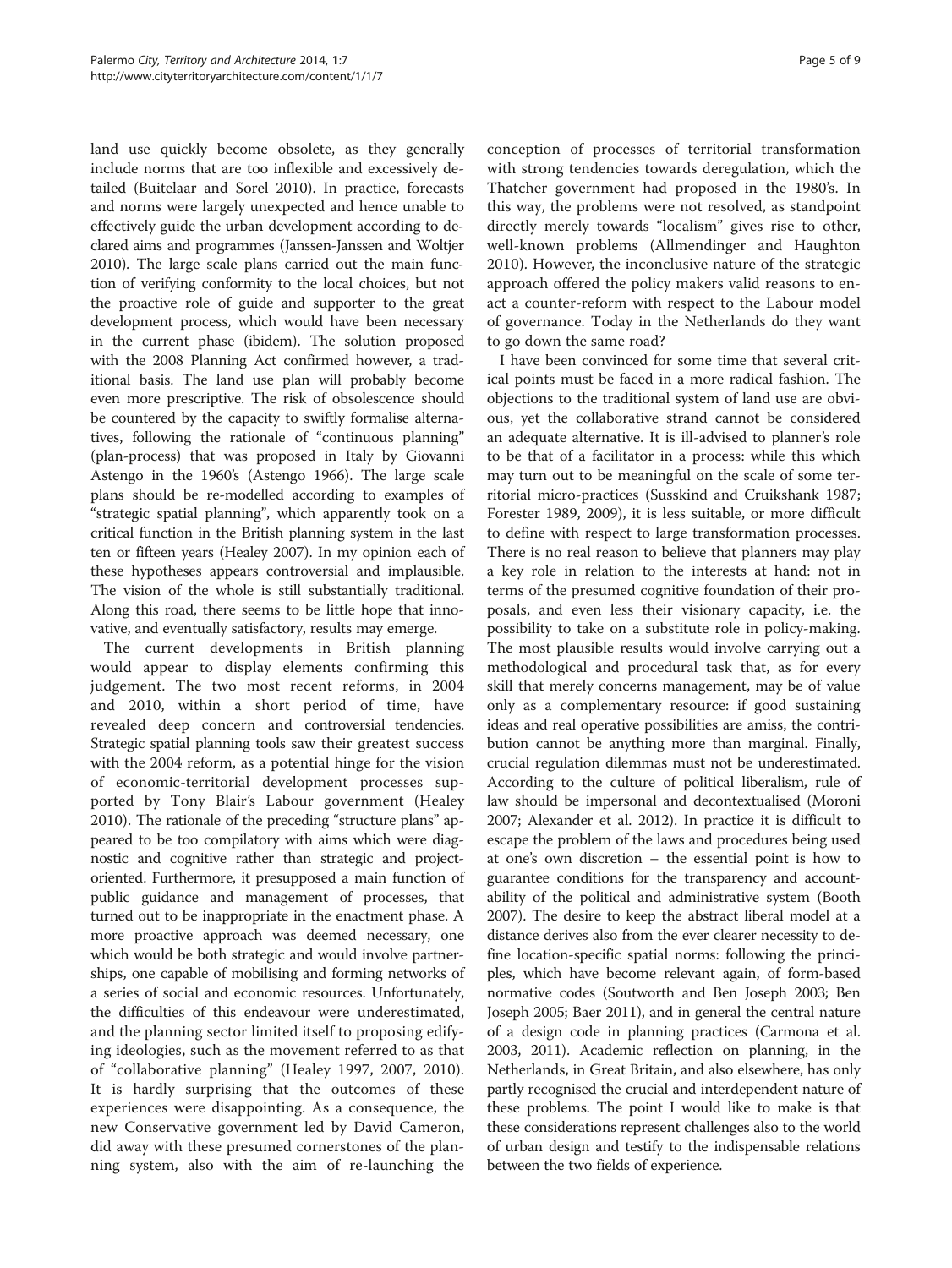#### Dilemmas in urban design

In actual fact, the literature and experiences of urban design speak of new experiments of considerable interest with respect to certain classic problems: what does doing urban design on a city-wide scale mean? Even more so when faced with the growing variety of current settlement models (informal city, urban sprawl, urban archipelago, megalopolis, megacity (Shane [2011](#page-8-0)). How may norm systems relating to specific morphological and physical characters of the context be conceived technically (Carmona et al. [2003\)](#page-7-0)? It is to be underlined that these are by no means problems that have not be dealt with before. The criticism aimed at traditional zoning by Giancarlo De Carlo in the 1960's (De Carlo [1964](#page-7-0)) are no less dense and incisive than the current observations by Ben Joseph (Ben Joseph [2005\)](#page-7-0). The re-launching of the theme of "design code" by Carmona and others in recent years (Carmona et al. [2003](#page-7-0), Punter [2010](#page-8-0)), does not add new elements in terms of analysis and proposal with respect to the elaborations of the "plan idea" by Ludovico Quaroni (Quaroni [1967](#page-8-0)). These reminders do not aim to be parochial or nostalgic. They merely express disappointment for the fact that certain interesting insights have had little resonance. This is for several reasons, amongst the least of which, the language in which they were delivered. The fact remains that attempts to revise and innovate in this field are not totally unheard of, however, after half a century the results obtained are decidedly underwhelming.

These failures depend on an array of context-based factors, yet we probably must not underestimate the fact that some responsibility lies within the discipline itself. As I have already mentioned (the theme is developed in Palermo and Ponzini [2014](#page-8-0)), the culture of urban design would seem to be unable to decide between nostalgic longing and arbitrary innovation. I believe it is no longer advisable to cling to traditional models that belong to the days of yore – this is the limitation of numerous experiences of new urbanism and the so-called placemaking strand; on the other hand, one should neither accept the adaptive and sometimes irresponsible spirit of Postmodern culture in an uncritical fashion. The way ahead is composed of critical engagement with respect to the unrealised aspirations of the modern project – as was the case in the 1950's in Harvard, with the mobilisation of great intellectual resources, albeit their being distinctly slow and partial (Krieger and Saunders [2009](#page-7-0)). My hypothesis is that one of the endogenous limitations of these tendencies is the fragmentation and specialisation of problems. Perhaps it is not enough to seek to perfect norms according to the morphological and environmental nature of the site, if one has underestimated the fact that the resulting differentiation may generate problems in terms of discretion of use. Moreover, it is

not enough to perfect rules, if the spatial vision of reference is not specifically based on the real territory, but does no more that proffer general objectives and ideological exhortations about the benefits expected from spatial consideration. Or, if the transformation plan is not deeply rooted in the real context, and does not become one of the cornerstones of the strategic vision for the future. And yet again, if each spatial intervention takes on the characteristics of the local enclave (as in many current place-making operations), without paying sufficient attention to the planned or emerging relations with the territorial framework, which may turn out to be essential to whether it is a success or not.

The self-same projects for green areas or for public services, fundamental nodes in the modern project, are not per se virtuous, if the social and functional context is not auspicious, as was demonstrated some time ago by Jane Jacobs (Jacobs [1961](#page-7-0)). The conclusion is that virtuous initiatives by the discipline are probably not enough, if meant as solely specialised acts. We should highlight and attempt to re-launch a true "place-based approach" to counter the entirety of these problems (Palermo and Ponzini [2014\)](#page-8-0), going beyond what are purely technical specialisations. Any attempt to integrate the multiple innovations that today seem necessary will raise critical problems, however we are probably left with no alternative. The crucial point is that an appeal to new forms of "integral urbanism" must not remain an ideological exhortation (as occasionally happens: Ellin [1996](#page-7-0) and [2011\)](#page-7-0). It must take on a technical and practical form, in a contextualised and coherent fashion, with respect to the interdependent issues of regulation, visioning and planning. Indeed, some successful cases would seem to support this hypothesis (the readers is referred to the examples cited in section 2). Perhaps it is theory that is late.

#### Challenges for planning and design

From the discussion put forward herein, it seems to me that we may obtain some useful information. Today the space for problems of urban transformation is a playing field used by the apparatus of several different disciplines and professions, often at the same time, and motivated by interests which are generally competitive. It is not only the case that sole viewpoints do not emerge, to the contrary, the fragmentation appears to be growing, as displayed by the recent references to movements such as new urbanism, placemaking and landscape urbanism. Two instances seem to be of top priority: to distinguish non-equivalent discipline paradigms in each field; and to choose with clarity and a sense of responsibility the stances that seem to answer to some good requirements, in order to create networks and contextually develop the emerging viewpoints, to make the most of their possible synergies. It is useless to do no more that reiterate the old prescriptive conceptions of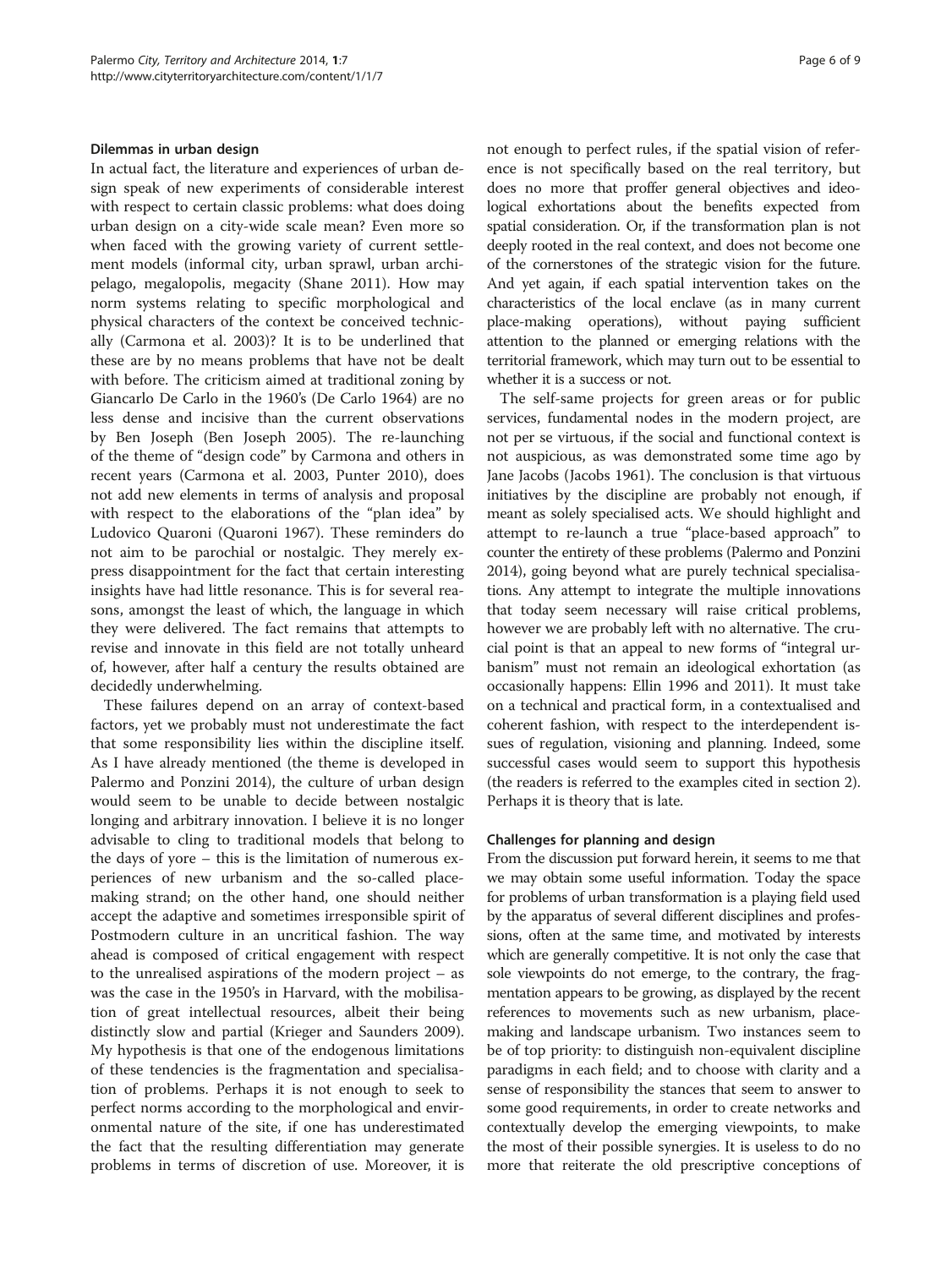land-use planning. Similarly it is futile to search for opportunities in conceptions of visioning that are merely ideological, or to withdraw into the sphere of formal-technical design, or even worse towards skills that are purely methodological and procedural. It is impossible to avoid comparisons with the independent issues of physical transformation of the territory, in this specific context and phase. This is the illusion that in several crucial phases led the discipline of planning towards paradigms of a rationalistic orientation (Faludi [1973](#page-7-0), Boyer [1983\)](#page-7-0). Analogous illusions have appeared within the disciplinary field of policy-making (Howlett and Ramesh [1995;](#page-7-0) Regonini [2001](#page-8-0)). This strand is considered by some to be a possible alternative to planning, but the hypothesis does not hold, if what is meant is know-how that concerns only methods and processes. Furthermore, the critical reflection that has developed in the field of policy studies has confirmed the low relevance of the rationalistic approaches to policy analysis – the reader is referred to the definitive critiques by Lindblom [1965](#page-7-0) and March [1994](#page-7-0). In reality, all illuministic conceptions of the connection between knowledge and decisions are undergoing a crisis (Friedman [1987\)](#page-7-0). It would instead appear more fertile to deal with problems by way of "policy inquiry", which adopts a pragmatic orientation, presupposing that the problems and their solutions have their roots in the contexts, and which recognises the interactive and procedural dimension in the decision-making process (Lanzara [1993](#page-7-0), Regonini [2001](#page-8-0)). In this framework, it make be useful to think again on the matter of the choice and combination of the most adequate policy tools, that must not be guided merely by general criteria, but which must take into account the specific nature of the problemin-context (Lascoumes, Le Gales [2004](#page-7-0)).

It would be equally pointless to see urban design as an auto-referential exercise in design, separate or alternative to planning practices, whether it adopts the simplified canons of new urbanism, or any other ready-made model, from the famous and influential ideal-types of the garden city and the radiant city (Fishman [2011\)](#page-7-0). In reality, urban planning and urban design are practices which are inexorably intertwined. Several critical exponents within the world of planning are aware of this need. Nevertheless, still today they appear to be relatively isolated (Beauregard [1990,](#page-7-0) Sanyal [2008](#page-8-0)). Other key scholars have recognised that the problem exists, but do not draw the necessary conclusions. For Gunder, urban design is only a branch of urban planning (Gunder [2011\)](#page-7-0). Patsy Healey admits that place-making is a crucial mission in planning, yet continues to ignore the problems of urban design that should be faced in order to truly realise that viewpoint (Healey [2010\)](#page-7-0). On the other hand, Carmona and others have developed a notion of urban design that is undoubtedly fertile, but which pays little attention to problems related to planning (Carmona et al. [2003;](#page-7-0) Punter [2010](#page-8-0)). What legislative and procedural framework, and what planning tools would be most coherent with the idea of urban design that they support? Perhaps these authors simply think that urban design can act as a surrogate to traditional planning.

In reality, it is our opinion that, from the very same practices and from the rare instances of critical thinking, new tendencies emerge, which are probably irreversible, towards new modes of convergence of the traditions of the two disciplines. There is little doubt, in fact, that we must test the potential effects of urban-planning regulation in space and on site, in other words, to perfect form-based normative codes instead of the traditional zoning systems. More in general, we certainly need an adequate "design code", whether it be Quaroni's idea plan, or the more current master plan, to place the territorial transformations in the physical and spatial context. The issue of the urban project is undoubtedly fundamental to the conception and realisation of important urban transformations, however, it should respect a double-barrelled requirement, which is often neglected. On one hand, the emerging projects must be well-rooted within a spatial development framework in order to find coherence and validation (Oosterlynck et al. [2011](#page-7-0)). Furthermore, it seems indispensable that the programming visions must not be merely indicative, i.e. too abstract or vague. It is not enough to resort to the methodologies of management by objective, which some would like to borrow from the world of corporate planning (where they have also been criticised: see Mintzberg [1994](#page-7-0), and Bryson and Einsweiler [1988](#page-7-0)). Strategic spatial visions should also be more deeply-rooted in these effective places. Perhaps this is the only way to justify their future relaunch, after the clear crisis in recent years, both in institution contexts and in practice. Finally, it is a pleasure to note that some interesting strands of thought have already emerged which wed a policy tools approach with real processes of urban development (Tiesdell and Adams [2011](#page-8-0)). This is a direction to be developed, as it is potentially coherent with the place-oriented vision described herein.

It is naturally not enough to suggest an ideal vision that is potentially more fertile. We must not forget that we are not talking about new ideas. Precisely in Italy, about half a century ago, extremely important premises and insights were put forward clearly and articulately. Yet the results have been negligible, and at times almost the opposite to that which was hoped for. There are institutional, political, social and cultural conditions that always represent a determining influence. The scholars of the discipline, however, must bear the responsibility for some stances: to recognise that the use of the rules is inevitably to one's own discretion, as are also the indispensable requirements for transparency and accountability; the determining function of the physical and morphological dimensions for regulation and visioning purposes; the central nature of the public inquiry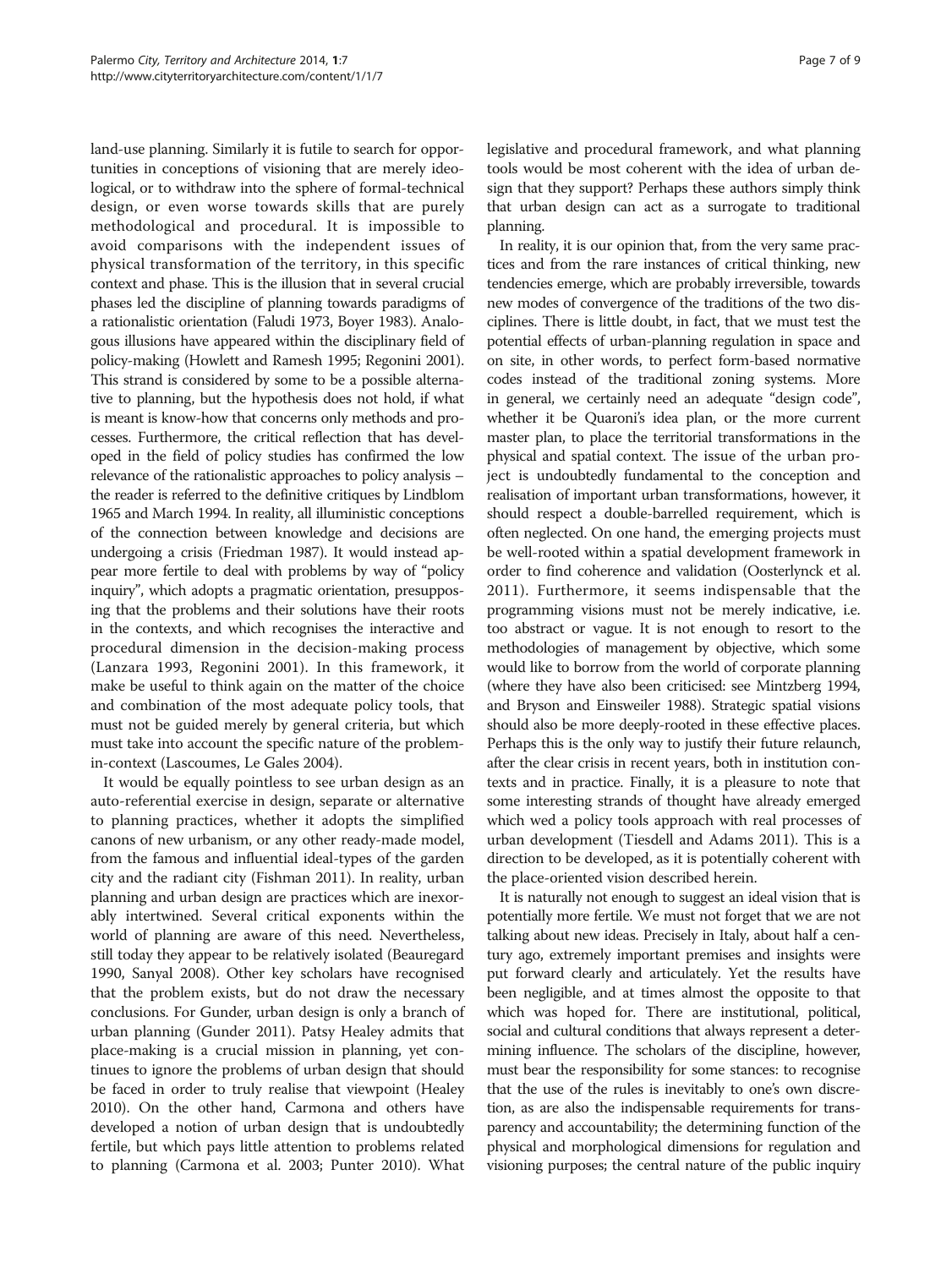<span id="page-7-0"></span>and culture of critical pragmatism in the choice and use of policy tools; the sense of the limitations of technical aspects, as the most complex problems to be dealt with involve certain ethical and practical questions (Palermo and Ponzini [2014](#page-8-0)). If one observes certain concrete experiences that are capable of providing satisfactory results, principals similar to these will seem already clearly pre-empted and tried out. The most common conceptual and rhetorical reference frameworks are probably those areas in which there is the greatest tendency to fumble with the least productive stances, perhaps this is for instrumental reasons. It would appear to be difficult to bridge this gap, with the rigorous critical revision that the cultures of the disciplines should be subjected to. Musings on "uncomfortable knowledge", but also on shining examples of best practice, should offer a robust and convincing impulse to renew the discipline's most traditional approaches and re-design its borders.

#### Competing interests

The author declare that he has no competing interests.

#### Received: 1 November 2013 Accepted: 28 March 2014 Published: 16 May 2014

#### References

- Alexander ER, Mazza L, Moroni S (2012) Planning without plans? Nomocracy or teleocracy for social-spatial ordering. Progress in Planning 77:37–77
- Allmendinger P, Haughton G (2010) The Future of Spatial Planning: Why Less May Be More". Town and Country Planning, July-August, pp 326–328
- Arcidiacono A, Pogliani L (2011) Milano al futuro. Riforma o crisi del governo urbano. Edizioni, Milano
- Astengo G (1966) "Urbanistica", Enciclopedia Universale dell'Arte, vol. XIV. Sansoni, Venezia Aymonino C (1975) Il significato della città. Laterza, Bari-Roma
- Baer WC (2011) Customs, norms, rules, regulations, and standards in design practice"; Carmona M. (2011), "Decoding design guidance". In: Banerjee T, Luokaitou-Sideris A (eds) Urban Design Companion. Routledge, London, pp 277–287
- Banerjee T, Luokaitou-Sideris A (eds) (2011) Urban Design Companion. Routledge, London
- Beauregard RA (1990) Bringing the city back in". Journal of the American Planning Association 56(2):210–215
- Ben Joseph E (2005) The Code of the City. Standards and Hidden Language of Place Making. The MIT Press, Cambridge, MA
- Ben Joseph E, Szold T (eds) (2005) Regulating Place: Standards and the Shaping of Urban America. Routledge, London
- Birch EL (2011) From CIAM to CNU: the roots and thinkers of modern urban design. In: Banerjee T, Luokaitou-Sideris A (eds) Urban Design Companion. Routledge, London
- Booth P (2007) The Control of Discretion and the Common Law Tradition. Planning Theory 6:127–145
- Boyer C (1983) Dreaming the Rational City. The MIT Press, Cambridge, MA Bricocoli M, Savoldi P (2010) Milano Downtown. Azione Pubblica e luoghi dell'abitare. Edizioni, Milano
- Bricocoli M, Savoldi P (2013) La mixité fonctionnelle à l'épreuve. Une perspective européenne: les expériences de Milan, Copenhaugue, Hamburg. Rapport de recherche, PUCA, Paris
- Bryson JM, Einsweiler RC (1988) Strategic Planning: Threats and Opportunities for Planners. Planner Press, Chicago
- Buitelaar E, Sorel N (2010) Between the Rule of Law and the Quest for Control: Legal Certainty in the Dutch Planning System". Land Policy 27:983–989
- Carmona M (2011) "Design Coding: Mediating the Tyrannies of Practice". In: Tiesdell S, Adams D (eds) Urban Design in the Real Estate Development Process. Wiley-Blackwell, Chichester, pp 288–303
- Carmona M, Heath T, Oc T, Tiesdell S (2003) Public Spaces, Urban Spaces. The Dimensions of Urban Design. Architectural Press, Oxford
- Cullen G (1961) Townscape. The Architectural Press, London
- De Carlo G (1964) Questioni di architettura e di urbanistica. Argalia, Urbino Duany A, Plater-Zyberg E (1991) Towns and Towns-Making Principles. Rizzoli, New York Dutton JA (2000) New American Urbanism. Reforming the Suburban Metropolis. Skira, Milano
- Ellin N (1996) Post-Modern Urbanism. Princeton University Press, New York
- Ellin N (2011) Post-modern and Integral Urbanism". In: Banerjee T, Luokaitou-Sideris A (eds) Urban Design Companion. Routledge, London, pp 589–599 Faludi A (1973) Planning Theory. Pergamon Press, Oxford
- Fishman R (2011) "The open and the enclosed: shifting paradigms in modern urban design". In: Banerjee T, Luokaitou-Sideris A (eds) Urban Design Companion. Routledge, London, pp 30–40
- Flyvbjerg B (2013) "How planners deal with uncomfortable knowledge: The dubious ethics of the American Planning Association", Cities., 32 June, pp 157–163
- Forester J (1989) Planning in the Face of Power. University of California Press, Berkeley
- Forester J (2009) Dealing with Differences: Dramas of Mediating Public Disputes. Oxford University Press, New York
- Friedman J (1987) Planning in the Public Domain. From Knowledge to Action. Princeton University Press, Princeton, NJ
- Gunder M (2011) Commentary: is urban design still urban planning? An exploration and response. Journal of Planning Education and Research 31(2):184–195
- Gunder M, Hillier J (2009) Planning in Ten Words or Less. A Lacanian Entanglement with Spatial Planning. Ashgate, Surrey, UK
- Healey P (1997) Collaborative Planning: Shaping Places in Fragmented Societies. Macmillan, London
- Healey P (2007) Urban Complexities and Spatial Strategies. Towards Relational Planning for Our Time. Routledge, London
- Healey P (2010) Making Better Places. The Planning Project in the Twenty-First Century. Palgrave Macmillan, London
- Howlett M, Ramesh M (1995) Studying Public Policy. Oxford University Press, Toronto Huet B (1984) The city as a dwelling space. Alternatives to the charter of Athens. Lotus 41:6–17
- Jacobs J (1961) The Death and Life of Great American Cities. Random House, New York
- Janssen-Janssen LB, Woltjer J (2010) British Discretion in Dutch Planning: Establishing a Comparative Perspective for Regional Planning and Local development in the
- Netherlands and the United Kingdom". Land Policy 27:906–916 Katz P (1994) The New Urbanism: Toward an Architecture of Community. McGraw-Hill, New York
- Koolhaas R (2000) "Junkspace" In: Yoshida N (ed). OMA@work, A+U Publishing, Tokyio, pp 408–421
- Koolhaas R (1995) "What ever happened to urbanism", In: Koolhaas R, Mau B (eds). S, M, L, XL, Taschen, Köln, pp. 961–971
- Krieger A, Saunders WS (eds) (2009) Urban Design. University of Minnesota Press, Minneapolis
- Lanzara GB (1993) Capacità negativa. Competenza progettuale e modelli di intervento nelle organizzazioni. il Mulino, Bologna
- Lascoumes P, Le Galès P (eds) (2004) Gouverner par les instruments. Presses de Sciences Po, Paris
- Lindblom CE (1965) The Intelligence of Democracy. The Free Press, New York
- Maciocco V (ed) (2008) Urban Landscape Perspectives. Springer Verlag, Dordrecht, Heidelberg, London, NewYork
- Madden K (2011) Place-making in Urban Design. In: Banerjee T, Luokaitou-Sideris A (eds) Urban Design Companion. Routledge, London, pp 654–662
- March JG (1994) A Primer on Decision Making: How Decisions Happen. The Free Press, New York
- Mintzberg H (1994) "The Rise and Fall of Strategic Planning. Reconceiving Roles for Planning, Plans, Planners". Harvard Business Review, Cambridge, MA, pp 107–114, January-February
- Moroni S (2007) Planning, liberty and the rule of law. Planning Theory 6(2):107–111
- Mostafavi M, Najle C (eds) (2003) Landscape Urbanism. A Manual of the Machinic Landscape. Architectural Associaton Press, London
- Mumford E (2009) The Emergence of Urban Design in the Breakup of CIAM. In: Krieger A, Saunders WS (eds) Urban Design. University of Minnesota Press, Minneapolis, pp 15–37
- Needham B (2007) Dutch Land Use Planning; Planning and Managing Land-use in the Netherlands. Sdu Uitgevers, Den Haag
- Oosterlynck S, van den Broeck J, Albrechts L, Moulaert F, Verhetsel A (eds) (2011) Strategic Spatial Projects. Catalysts for Change. Routledge, London
- Palermo PC, Ponzini D (2010) Spatial Planning and Urban Development: Critical Perspectives. Springer Verlag, Dordrecht, Heidelberg, London, NewYork